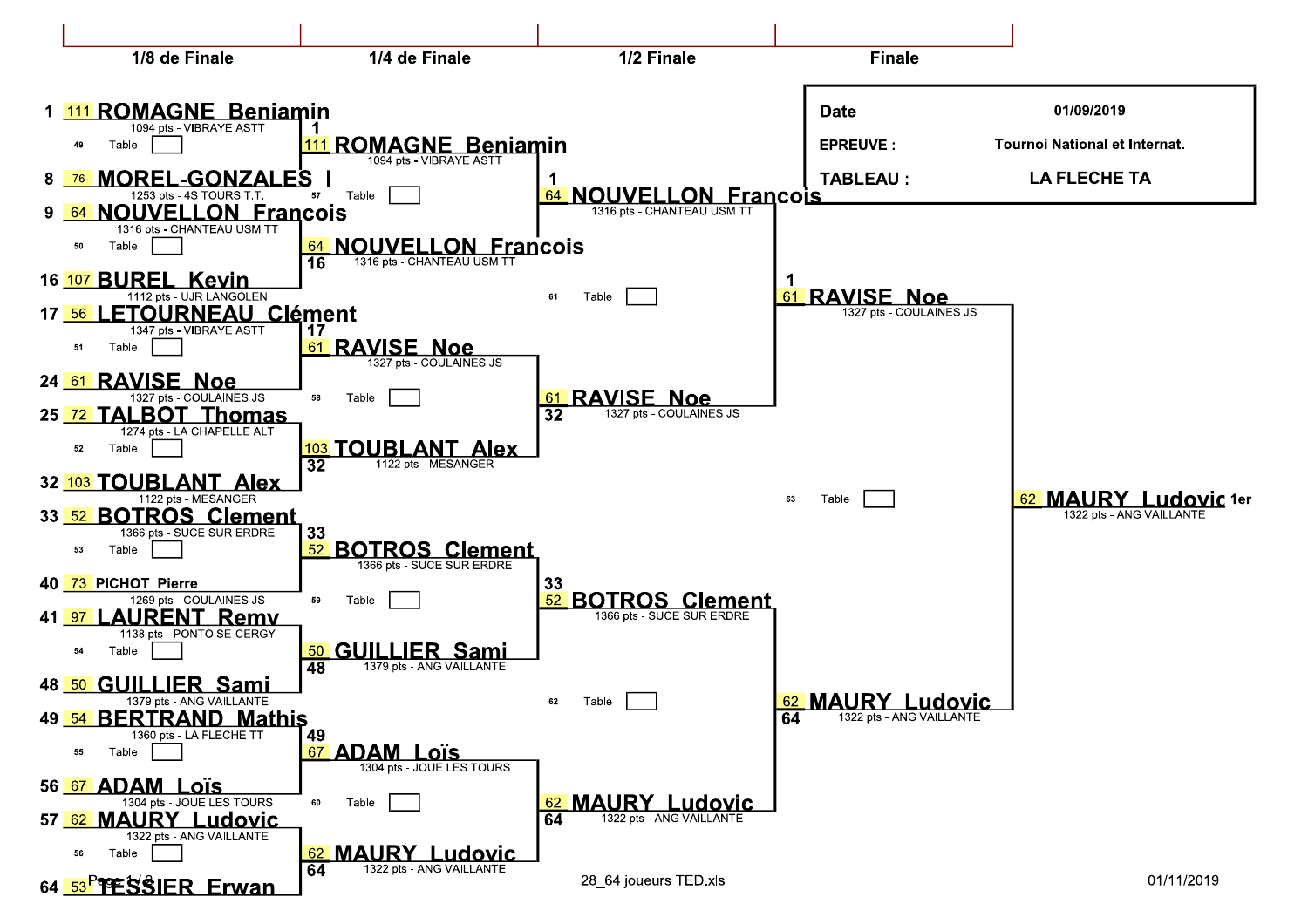1363 pts - NANTES ST JO TT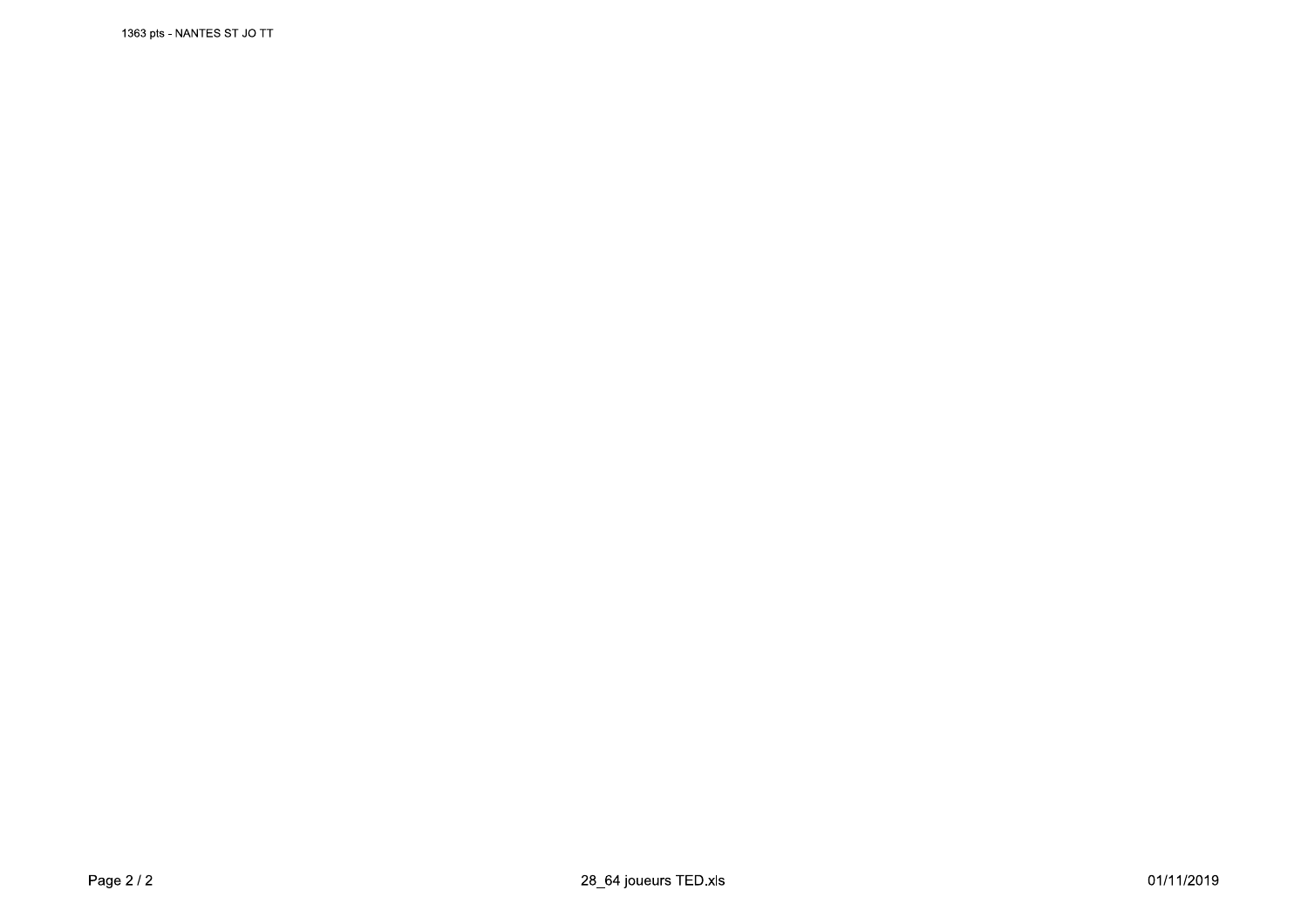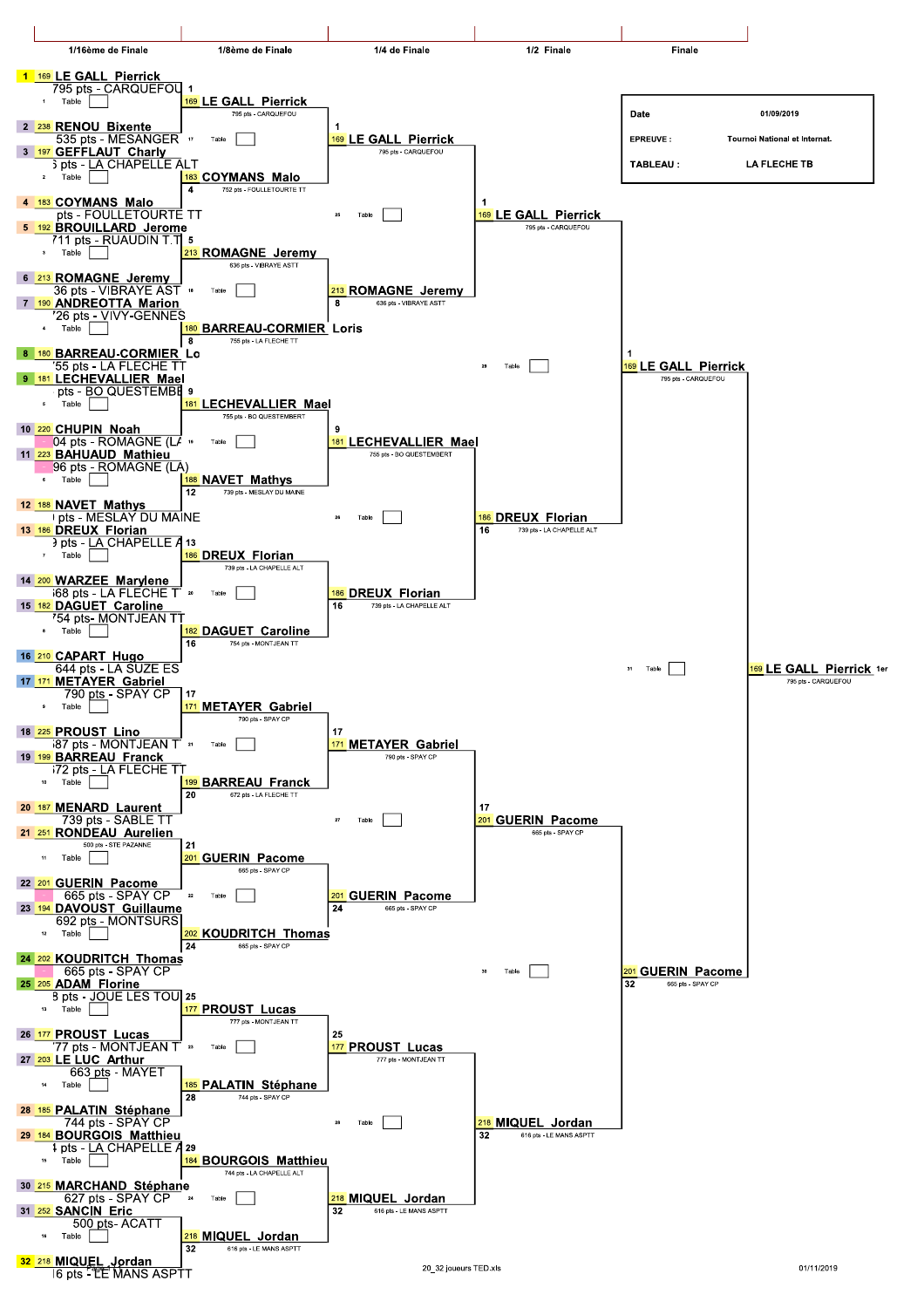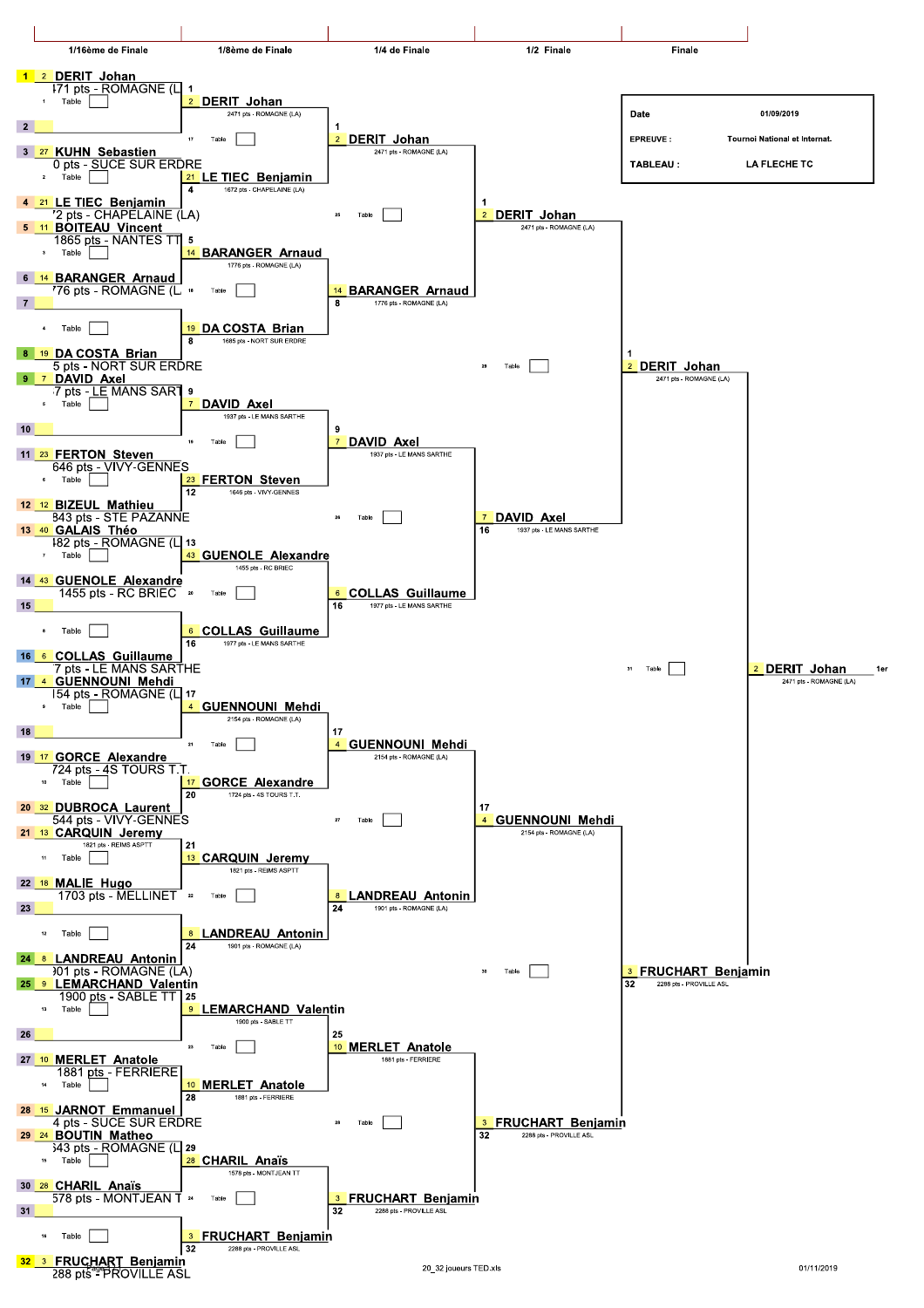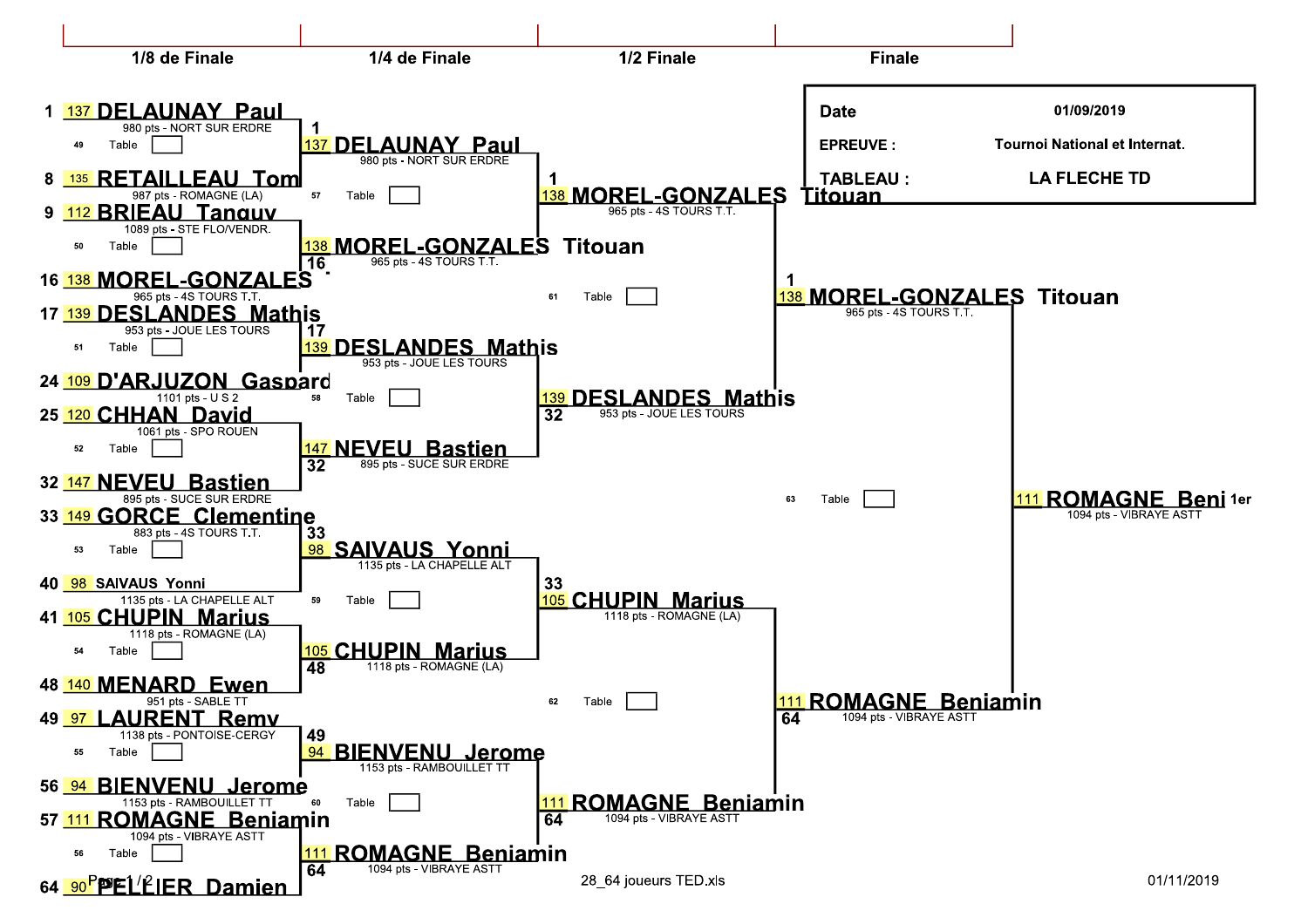1183 pts - LE MANS ASPTT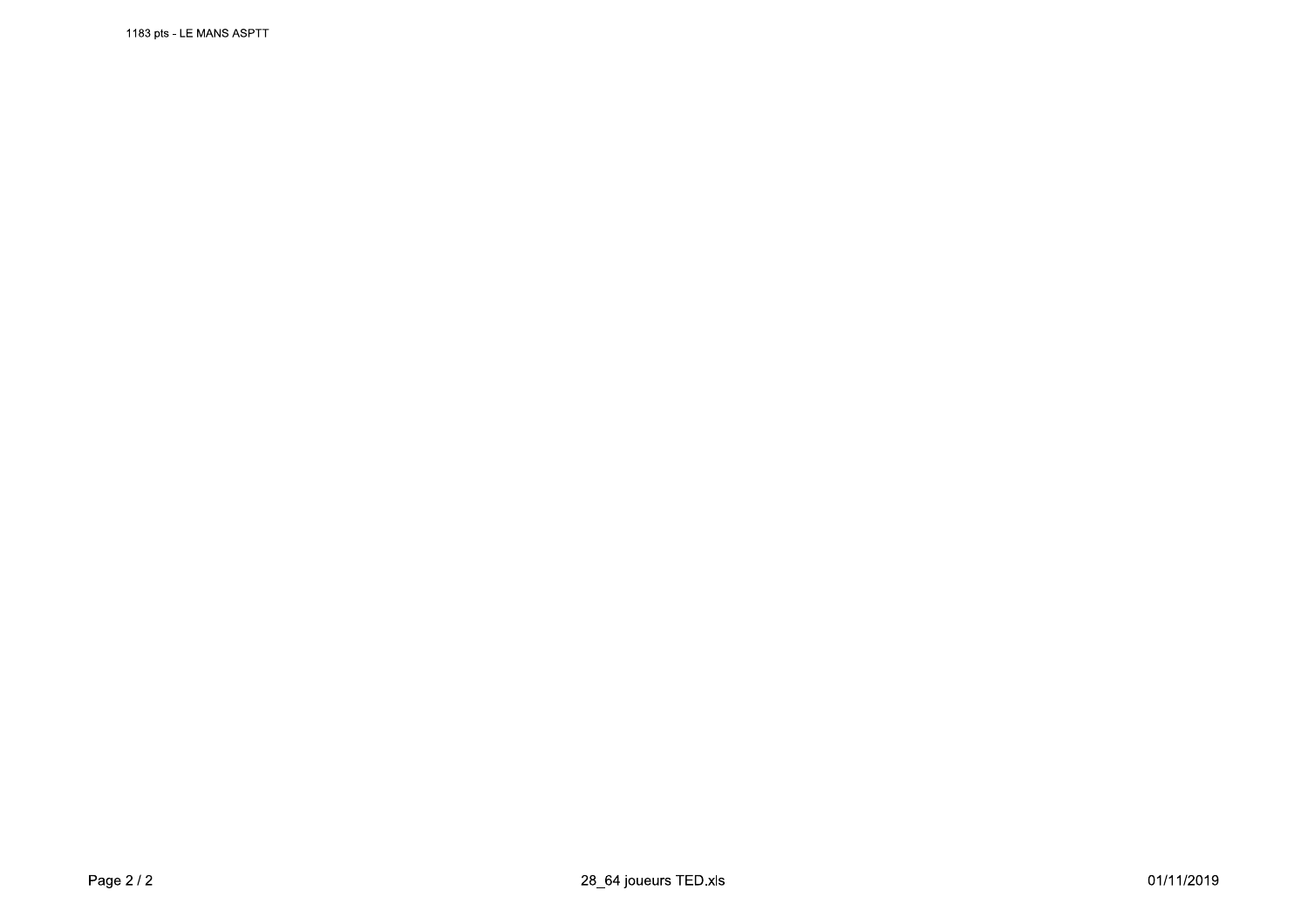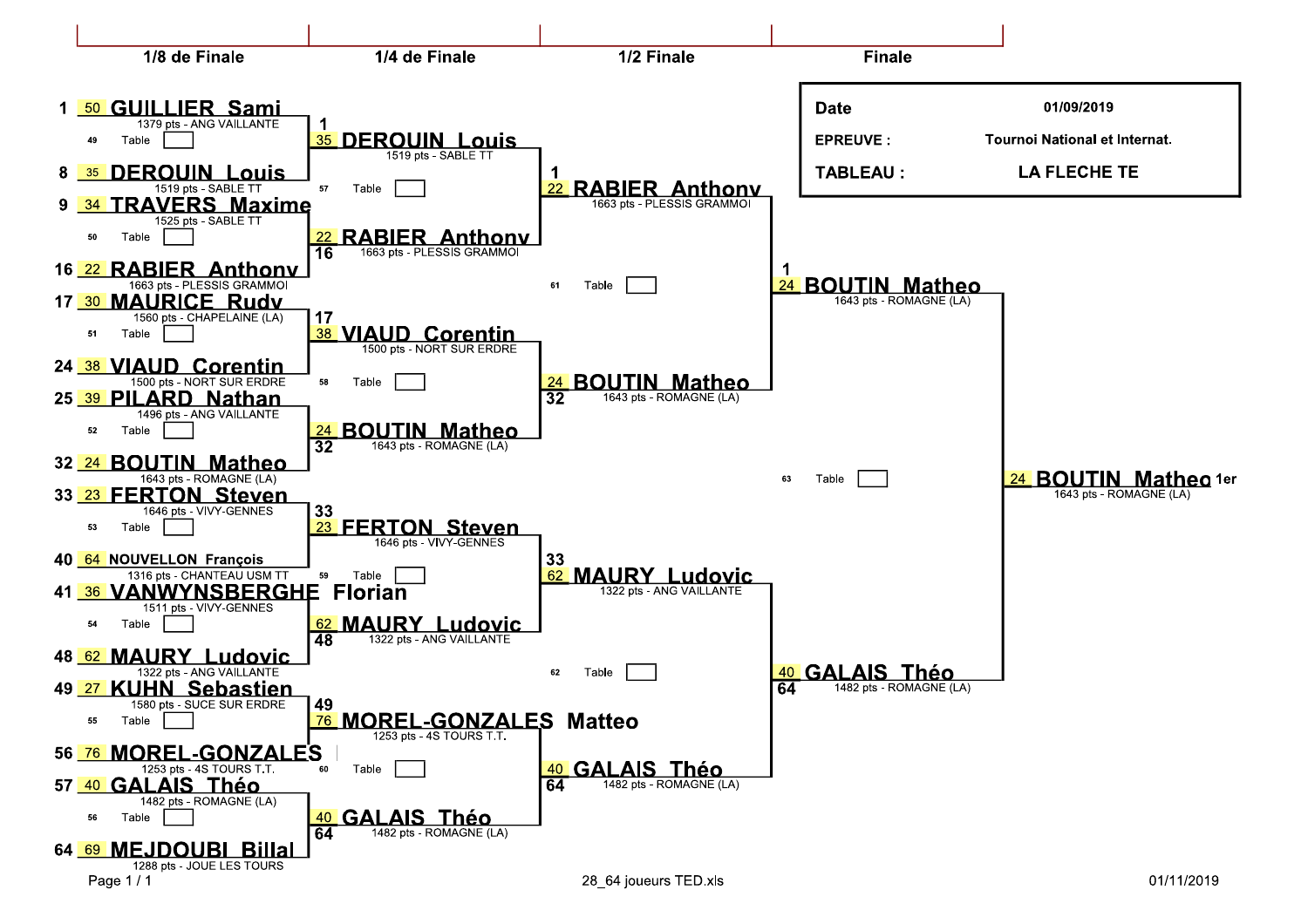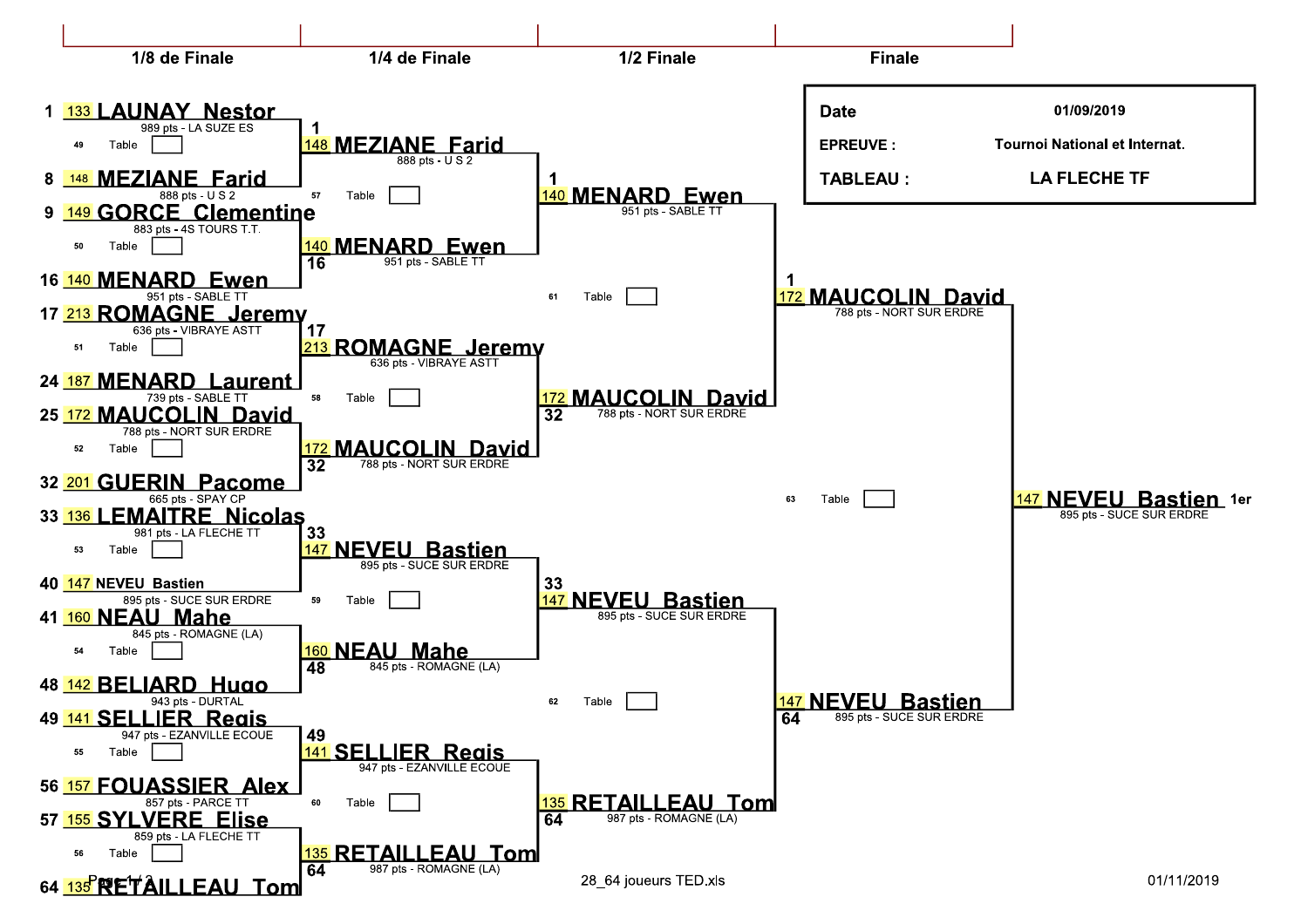987 pts - ROMAGNE (LA)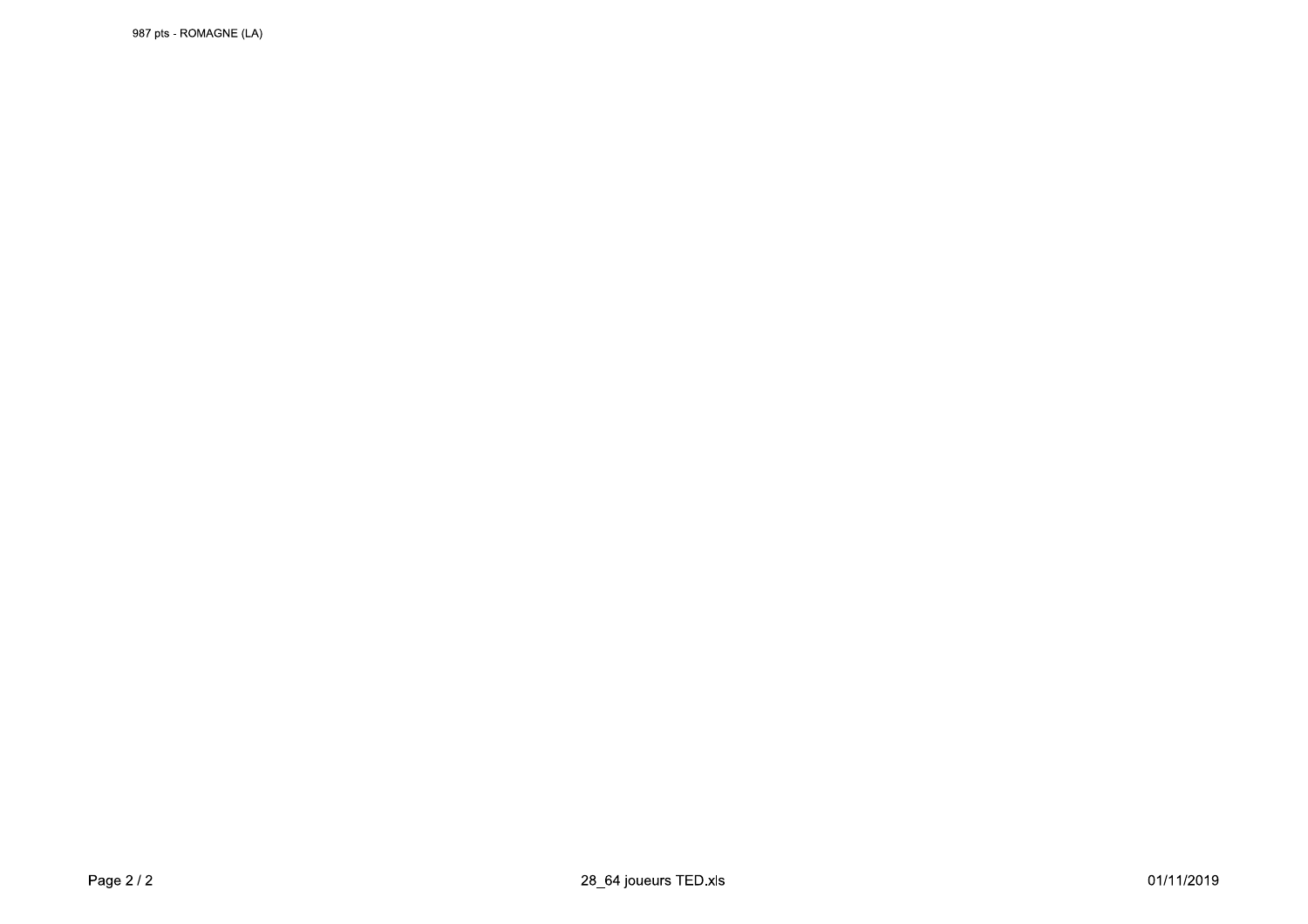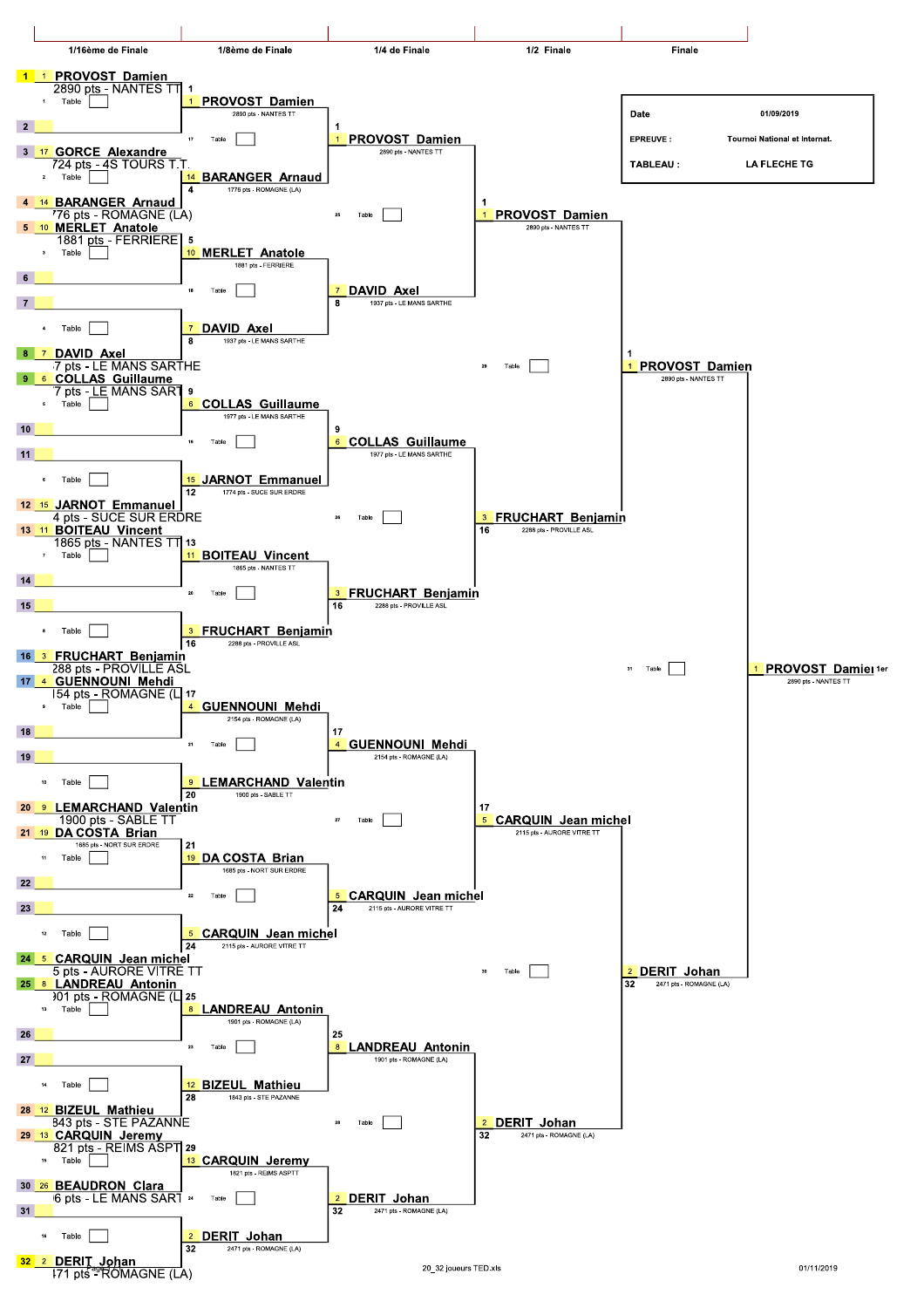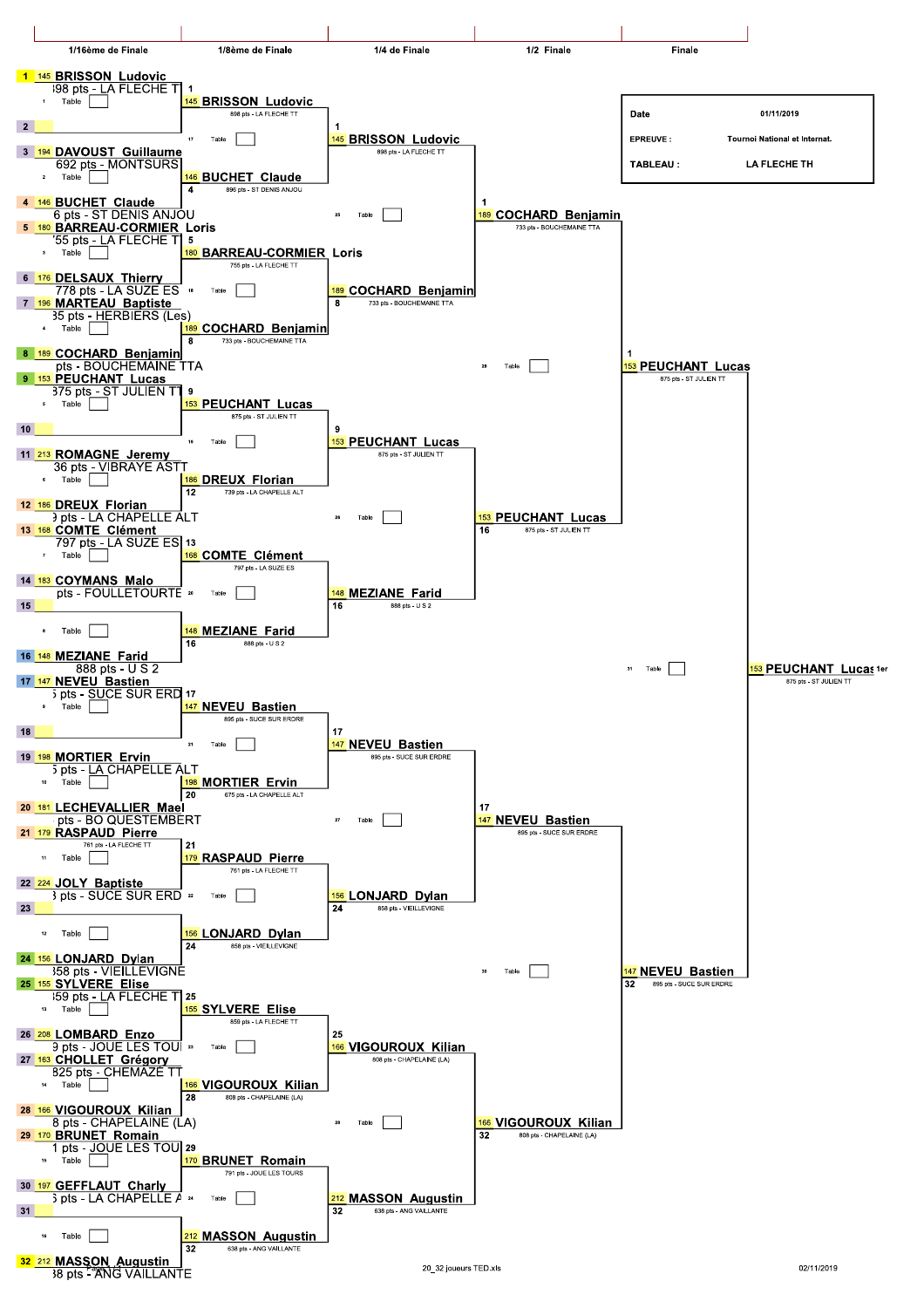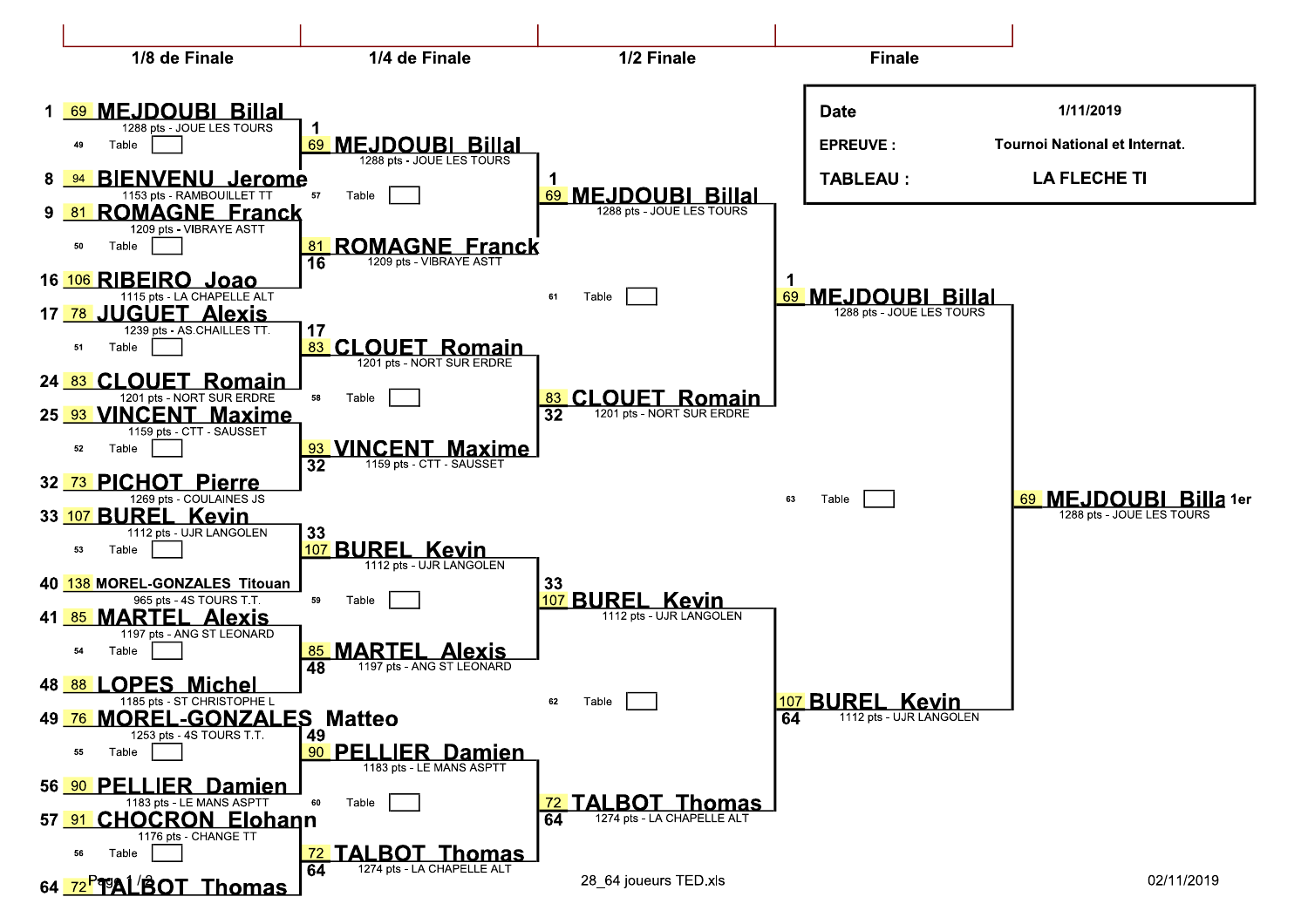1274 pts - LA CHAPELLE ALT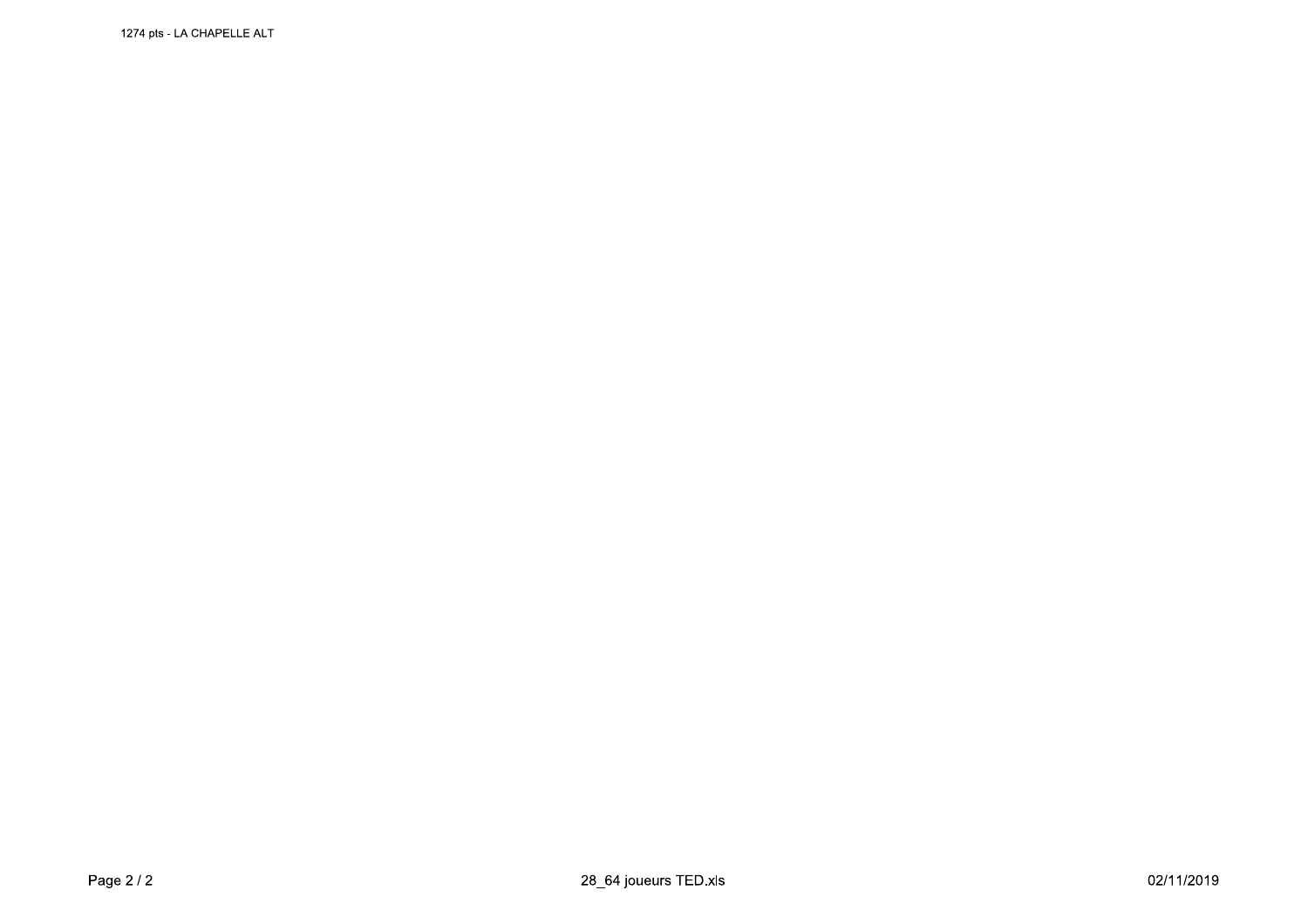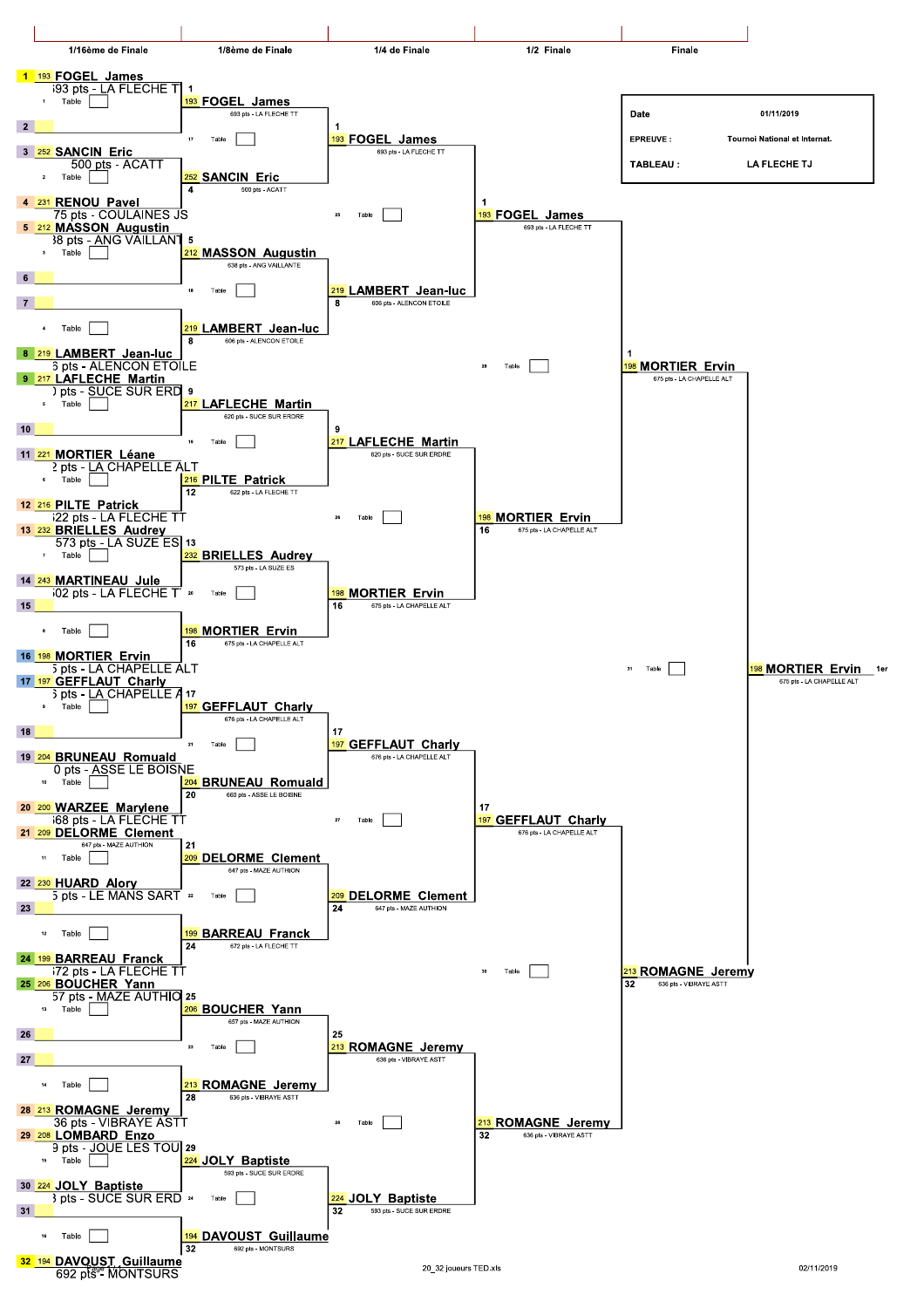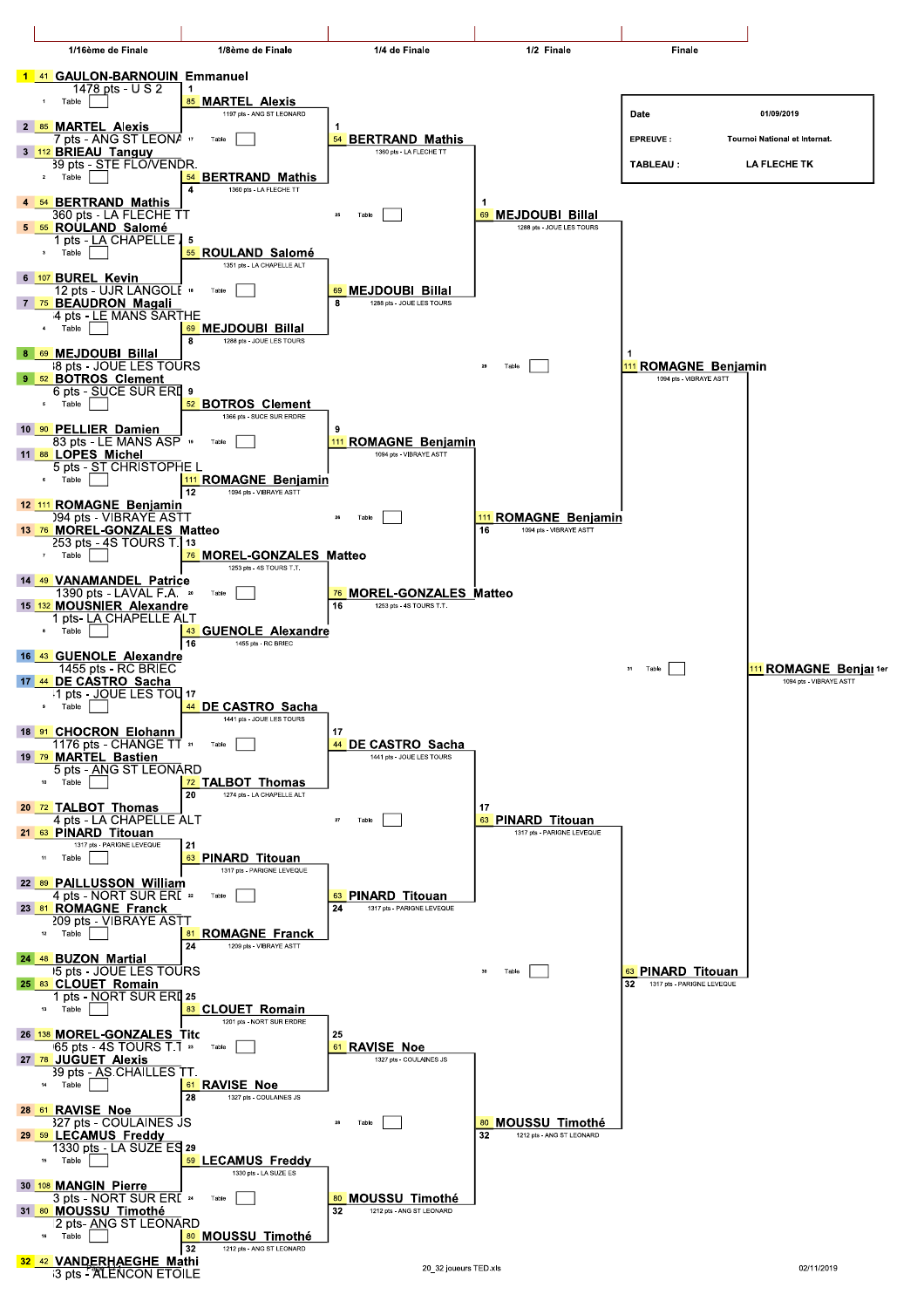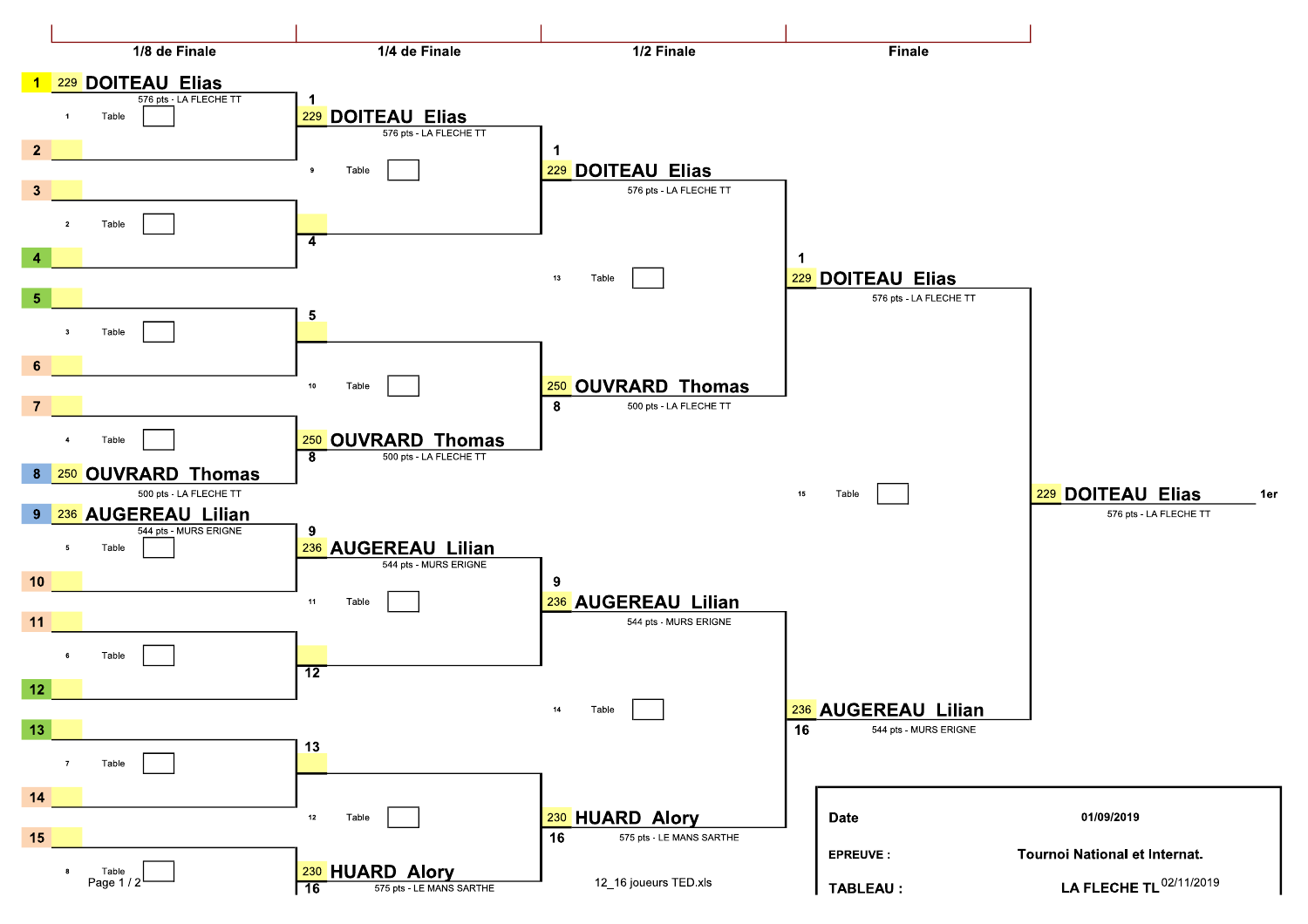16 230 HUARD Alory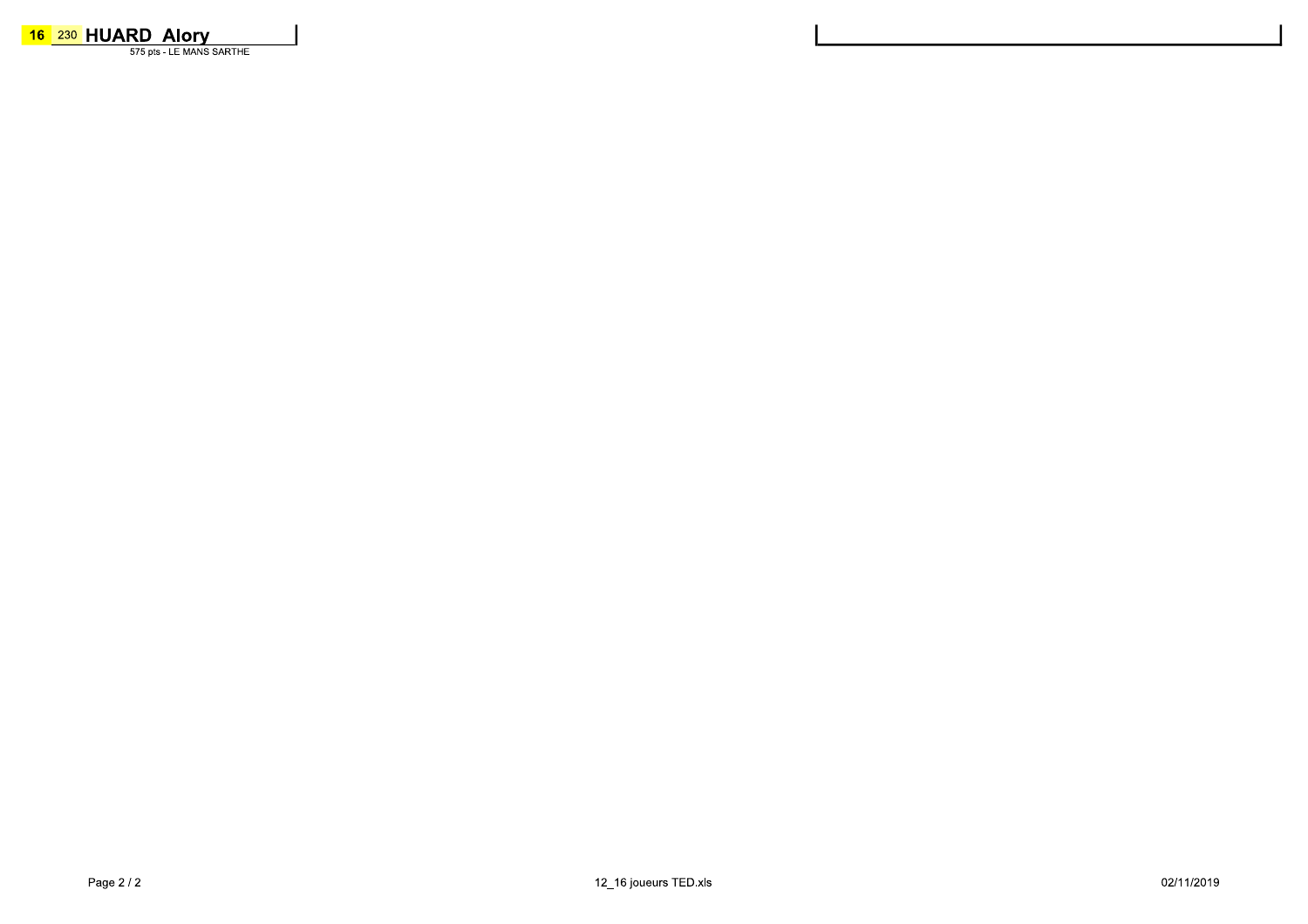## Tournoi National et Internat.

LA FLECHE TM



| Clst Poule               | Nom | Dossard | <b>N°Licence</b> | <b>Clst</b> | Points | $N^{\circ}$ Club | Club                | Cat.  |
|--------------------------|-----|---------|------------------|-------------|--------|------------------|---------------------|-------|
|                          |     | Poule 1 |                  |             |        | Heure :          | Table:              |       |
| GUILBAULT Hélène<br>1er. |     | 20      | 5320423          | N 199       | 1672   | 12720008         | ARNAGE US           | $-21$ |
| 2ème, SYLVERE Elise      |     | 155     | 7220660          | 8           | 859    | 12720056         | <b>LA FLECHE TT</b> | $-16$ |
| 3ème. BRIELLES Audrey    |     | 232     | 722370           | 5           | 573    | 12720049         | LA SUZE ES          | $-50$ |
| 4ème. WARZEE Marylene    |     | 200     | 7213644          | 6           | 668    | 12720056         | LA FLECHE TT        | $-60$ |
| 5ème. BRIAND Armelle     |     | 244     | 7223262          | 5           | 500    | 12720056         | <b>LA FLECHE TT</b> | $-70$ |

Nombre des joueurs dans les poules :5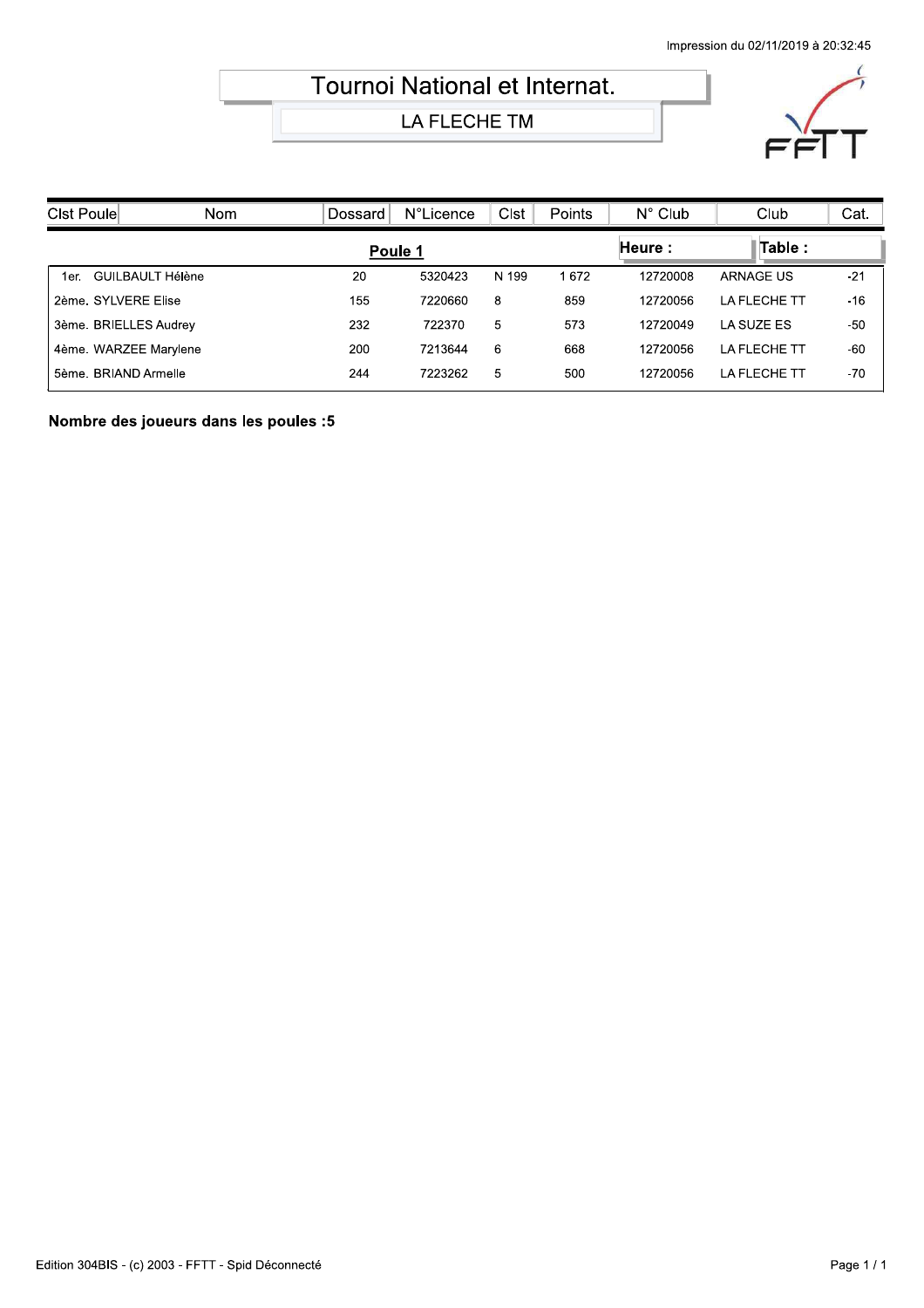